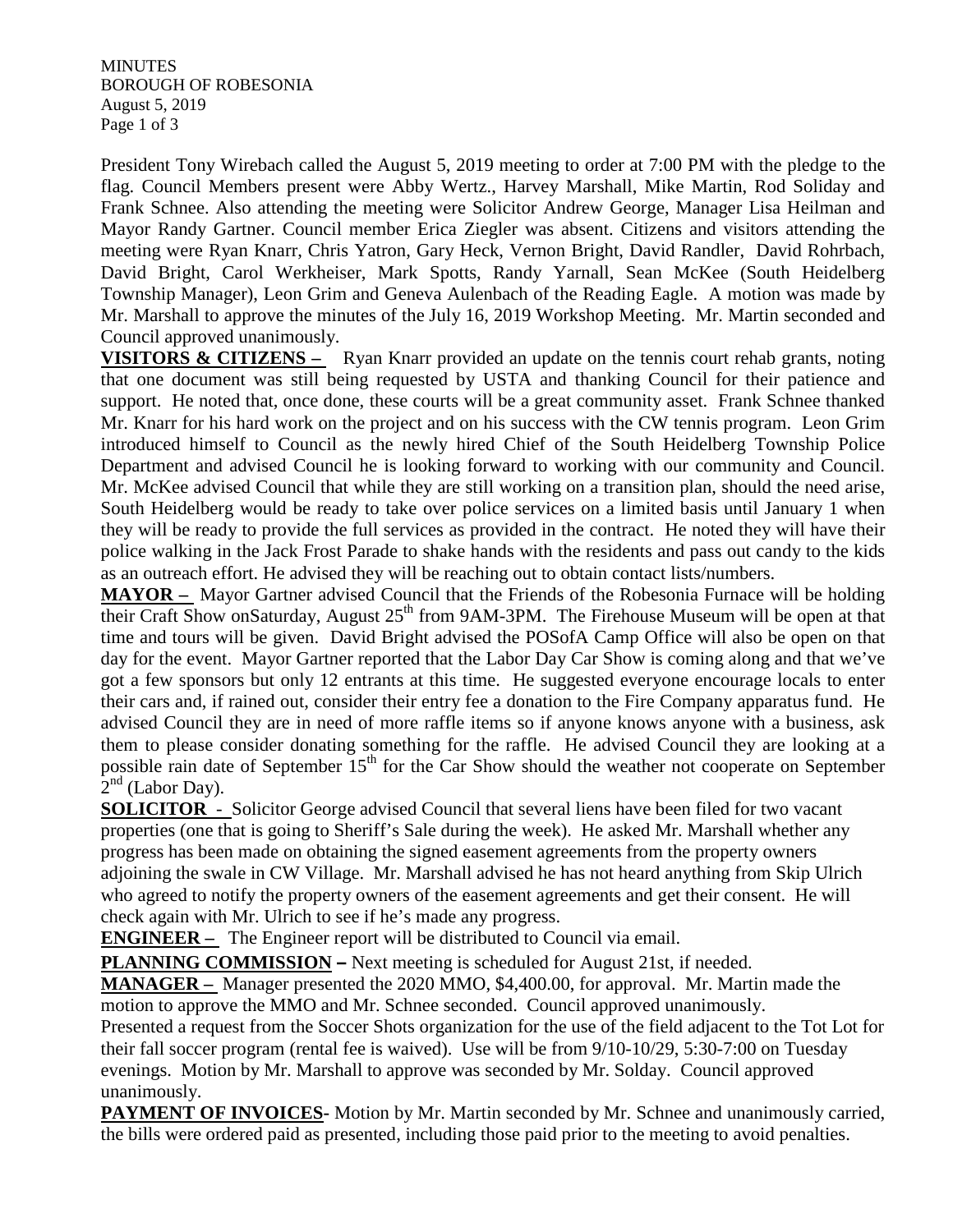**MINUTES** BOROUGH OF ROBESONIA August 5, 2019 Page 2 of 3 **COMMITTEE REPORTS-**

**Finance/Administration** - No report.

**Personnel:** Tori Wawrzyniak started on July 29<sup>th</sup> in the part-time office position and is working out well so far.

**Fire Protection/Safety** – Mr. Martin announced, with regret, the passing of former Fire Chief Gerry Ochs, who served the Fire Company for over forty years. The Fire Company paid tribute to Mr. Ochs with a "Final Call' ride on the fire truck and serving the luncheon following the service. He thanked Womelsdorf Fire Company for their participation and informed all that donations could be made in Gerry's memory to the Pioneer Hose Apparatus Fund.

**Police Committee-** Mr. Marshall, Mayor Gartner and Sean McKee discussed the changes needed to the contract to allow more time for review before renewal or exit. Mr. McKee agreed with the consensus that changes need to be made to that portion of the contract.

**Streets/Highways/Sewer** – Mr. Marshall advised Council that no streets meeting was held in July. He advised Council that we are once again having issues with our current zero-turn mower and that we are currently using a two year old loaner (Feris 61" cut, zero-turn) that has only 150 hours of use. He feels it would be very useful to have a second mower since we now have an additional five acres to mow and we would have a back up mower when one goes down for service. They are currently looking for \$7,900 for the mower we have on loan. He would like to offer \$7,000, with the option to go up to \$7,500 to buy the loaner. Mr. Martin made the motion to approve going up to \$7,500 for the purchase of the mower and Mr. Soliday seconded. Council approved unanimously. Mr. Marshall advised Council that we got the street sweeper back and it is working really well. He advised Council that Martin's Paving did a great job on South Church Street but we had a problem with a truck that blew a transmission hose when driving on the street and blew transmission oil all over the road. We managed to get most of it cleaned up with oil dry, however, there is one spot at the intersection with Meadow Avenue that may need some repair work. If that is the case, it will be run through the insurance company of the person that created the mess. Mr. Soliday asked if UGI would be back around to repair the street cut in the alley behind South Robeson Street. Mr. Marshall advised UGI has already put in a PA OneCall to do that repair.

**Sewer Authorities:** Mr. Soliday advised Council that rate increases will be discussed at the Robesonia Municipal Authority's August meeting. There is discussion about a five-phase plan to seek out and repair infiltration/leakages in the lines.

Mr. Randler reported the Wernersville-Robesonia Sewer Authority has had no meetings since May. He conferred with his fellow board members, Mr. Heck and Mr. Yatron, in the audience to confirm that the money has not been moved yet to another banking institution, essentially losing \$8,500 in potential interest.

**Parks & Recreation-** The Playground Program went well and Mr. Snyder would provide numbers following the end of the program. The pool did very well this year. Membership is up 17%, the finances are looking good, the Community Night did very well even though the band did not get to play (they made approx.. \$500-\$600 profit) and they are still expecting more donations.

## **Sewer Authority:** No report.

## **COUNCIL REPORTS**

**Marshall –** Mr. Marshall advised Council that he and Mr. Randler (on behalf of Heidelberg Township) met with Jeff Kerlin of Technicon to go over their fee schedule and negotiate some of the costs they felt were a bit excessive. Mr. Kerlin indicated he would be willing to reduce Technicon's commercial permit costs as follows: First \$1,000 of project cost = \$100.00. Each additional \$1,000 or part thereof = \$6.50. If the Borough would be willing to reduce their portion of the permit to 12.5% (vs current 25%), that cost would be reduced to \$5.50. Council and manager felt this was a fair proposal. Mr. Marshall